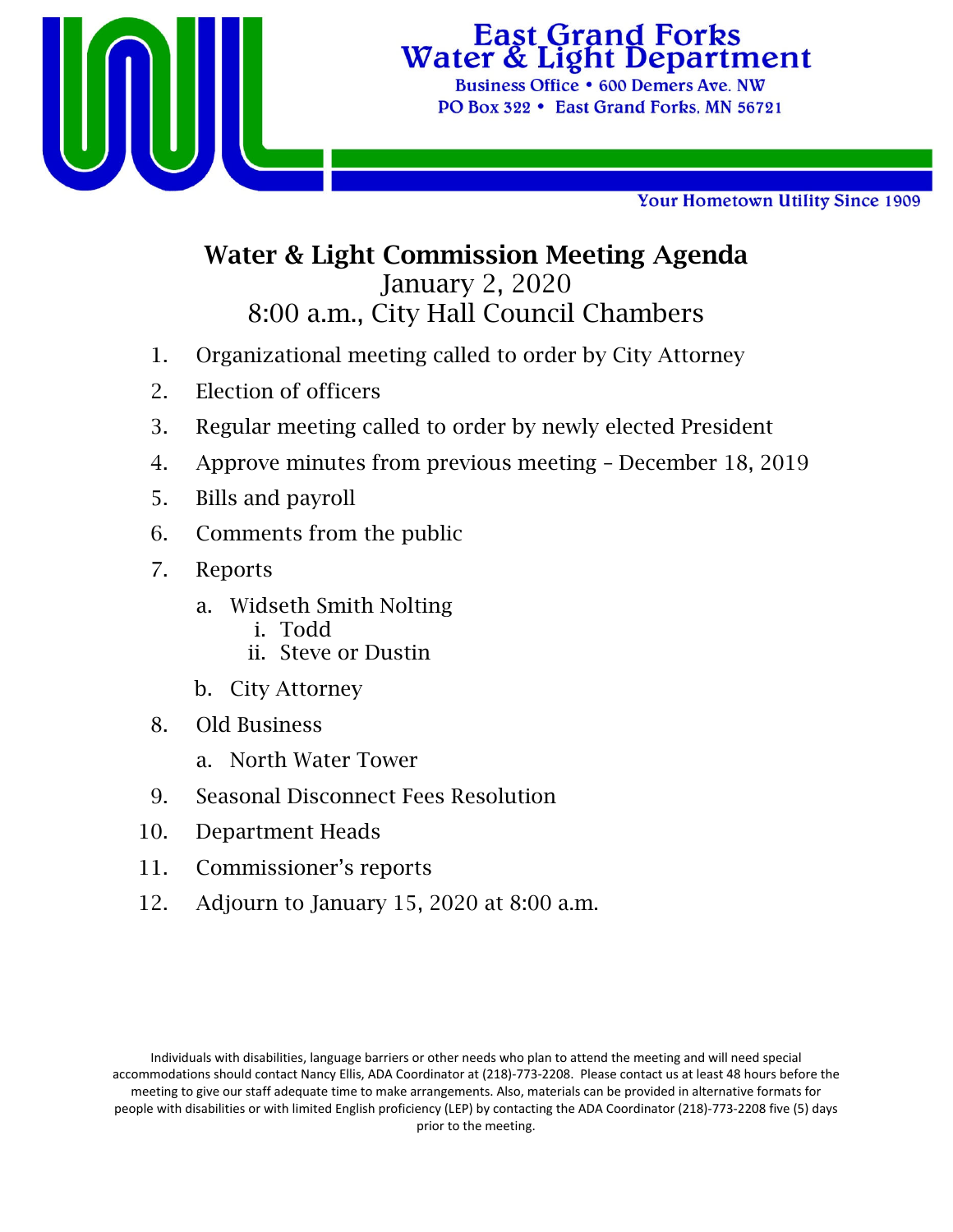Minutes of the regular meeting of the Water, Light, Power and Building Commission of the City of East Grand Forks, Minnesota held December 18, 2019 at 8:00 a.m at the Distribution Service Center. Present: Gregoire, Quirk, Grinde, DeMers Absent: None

Also present: Keith Mykleseth, Ron Galstad, Brian Johnson, Jeff Olson, Steve Emery, Todd Forster, Todd Grabanski, Brianna Feil, Kevin Hatcher, Corey Thompson, Maren Swingen, Veronica Kostrzewski, and Dan Boyce.

It was moved by Commissioner Quirk seconded by Commissioner Grinde that the minutes of the previous regular meeting of December 4, 2019 be approved as read. Voting Aye: Gregoire, Quirk, Grinde, DeMers Voting Nay: None

It was moved by Commissioner Quirk seconded by Commissioner Grinde to authorize the Secretary to issue payment of the recommended bills and payroll in the amount of \$1,291,641.92. Voting Aye: Gregoire, Quirk, Grinde, DeMers Voting Nay: None

It was moved by Commissioner Quirk seconded by Commissioner Grinde to approve selection 5A (NCTC logo on one side, Life Connected logo on one side, and US Flag on two sides) for the North Water Tower logo contingent on lump sum payment from NCTC of \$20,000. Voting Aye: Gregoire, Quirk, Grinde, DeMers Voting Nay: None

It was moved by Commissioner Quirk seconded by Commissioner Grinde to authorize WSN to prepare plans and specs for the 2020 North Water Tower Rehabilitation Project; advertise for bids; set bid date for 1-23-20 at 10am. Voting Aye: Gregoire, Quirk, Grinde, DeMers Voting Nay: None

It was moved by Commissioner Quirk seconded by Commissioner Grinde to authorize WSN to prepare plans and specs for the 2020 Water Main Replacement Project; advertise for bids; set bid date for 1-14-20 at 10am. Voting Aye: Gregoire, Quirk, Grinde, DeMers Voting Nay: None

It was moved by Commissioner Grinde seconded by Commissioner Quirk to approve lease agreement with Dakota Mailing on a bill inserter machine for \$20,640. Voting Aye: Gregoire, Quirk, Grinde, DeMers Voting Nay: None

General Manger Keith Mykleseth presented a plaque to Doug Gregoire in recognition of his years of service to the Water and Light Commission.

It was moved by Commissioner Quirk seconded by Commissioner DeMers to adjourn at 8:50 a.m. to the next regular meeting on January 2, 2020 at 8:00 am in the City Council Chambers. Aye: Gregoire, Quirk, Grinde, DeMers Nay: None

> Lori Maloney **Secretary**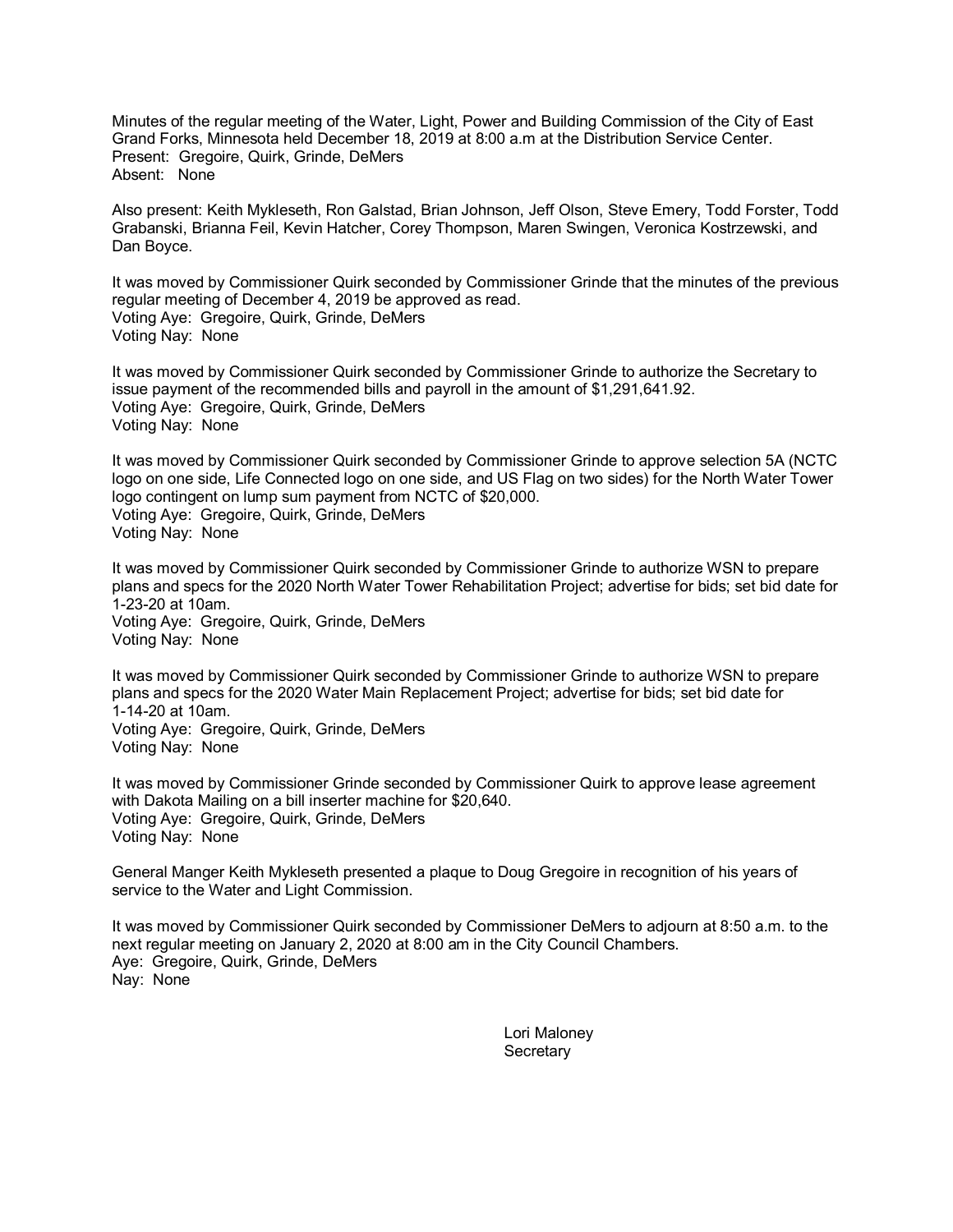## Accounts Payable

## Check Register Totals Only

Printed: 12/30/2019 - 3:44 PM User: khatcher



P. O. Box 373 East Grand Forks, MN 56721 (218) 773-2483

| <b>Check</b> | <b>Date</b> | <b>Vendor No</b> | <b>Vendor Name</b>                       | <b>Amount</b> | <b>Voucher</b>   |
|--------------|-------------|------------------|------------------------------------------|---------------|------------------|
| 515320       | 01/02/2020  | <b>ADV501</b>    | <b>Advanced Business Methods</b>         | 67.58         | $\mathbf{0}$     |
| 515321       | 01/02/2020  | APP500           | American Public Power Association        | 8,687.54      | $\mathbf{0}$     |
| 515322       | 01/02/2020  | <b>AME505</b>    | American Welding & Gas, Inc.             | 3,548.58      | $\theta$         |
| 515323       | 01/02/2020  | <b>AME501</b>    | AmeriPride Services Inc                  | 185.55        | $\mathbf{0}$     |
| 515324       | 01/02/2020  | <b>BOR501</b>    | Border States Electric Supply            | 51.84         | $\mathbf{0}$     |
| 515325       | 01/02/2020  | <b>BUS501</b>    | <b>Business Essentials</b>               | 20.35         | $\theta$         |
| 515326       | 01/02/2020  | <b>COL500</b>    | Cole Papers Inc                          | 176.68        | $\boldsymbol{0}$ |
| 515327       | 01/02/2020  | <b>COM505</b>    | Complete Pest Control Inc                | 200.00        | $\theta$         |
| 515328       | 01/02/2020  | <b>EGF501</b>    | <b>EGF City</b>                          | 113,772.80    | $\theta$         |
| 515329       | 01/02/2020  | <b>ELE502</b>    | Electro Watchman, Inc.                   | 329.28        | $\mathbf{0}$     |
| 515330       | 01/02/2020  | <b>EXP501</b>    | Exponent                                 | 506.82        | $\mathbf{0}$     |
| 515331       | 01/02/2020  | <b>FIS501</b>    | Fisher Scientific Co LLC                 | 368.67        | $\boldsymbol{0}$ |
| 515332       | 01/02/2020  | <b>GFT501</b>    | GF Thur-O-Clean                          | 962.69        | $\boldsymbol{0}$ |
| 515333       | 01/02/2020  | <b>GRA505</b>    | Graymont (WI) LLC                        | 6,201.66      | $\Omega$         |
| 515334       | 01/02/2020  | <b>HAW501</b>    | Hawkins Inc                              | 2,734.50      | $\boldsymbol{0}$ |
| 515335       | 01/02/2020  | <b>HOL501</b>    | Holiday Companies                        | 59.73         | $\mathbf{0}$     |
| 515336       | 01/02/2020  | <b>HUG501</b>    | Hugo's #5                                | 50.29         | $\theta$         |
| 515337       | 01/02/2020  | <b>INT503</b>    | Integrated Process Solutions Inc         | 2,182.10      | $\boldsymbol{0}$ |
| 515338       | 01/02/2020  | <b>MND506</b>    | MN Dept of Health - Plan Review          | 250.00        | $\boldsymbol{0}$ |
| 515339       | 01/02/2020  | <b>PRO500</b>    | Probitas Promotions                      | 115.50        | $\mathbf{0}$     |
| 515340       | 01/02/2020  | <b>RMB500</b>    | RMB Environmental Laboratories, Inc.     | 95.00         | $\mathbf{0}$     |
| 515341       | 01/02/2020  | <b>TNT501</b>    | <b>TNT</b> Outfitters                    | 238.38        | $\boldsymbol{0}$ |
| 515342       | 01/02/2020  | <b>TOS502</b>    | Toshiba Financial Services               | 564.47        | $\mathbf{0}$     |
| 515343       | 01/02/2020  | <b>USB502</b>    | <b>US Bank Corporate Payment Systems</b> | 2,158.45      | $\theta$         |
| 515344       | 01/02/2020  | <b>WAT501</b>    | Water & Light Department                 | 16,851.80     | $\theta$         |
| 515345       | 01/02/2020  | <b>WAP500</b>    | Western Area Power Administration        | 134,525.43    | $\mathbf{0}$     |
| 515346       | 01/02/2020  | <b>WID501</b>    | Widseth Smith Nolting & Assoc Inc        | 48,237.00     | $\mathbf{0}$     |
| 515347       | 01/02/2020  | <b>XCE501</b>    | Xcel Energy                              | 3,195.84      | $\boldsymbol{0}$ |

Check Total: 346,338.53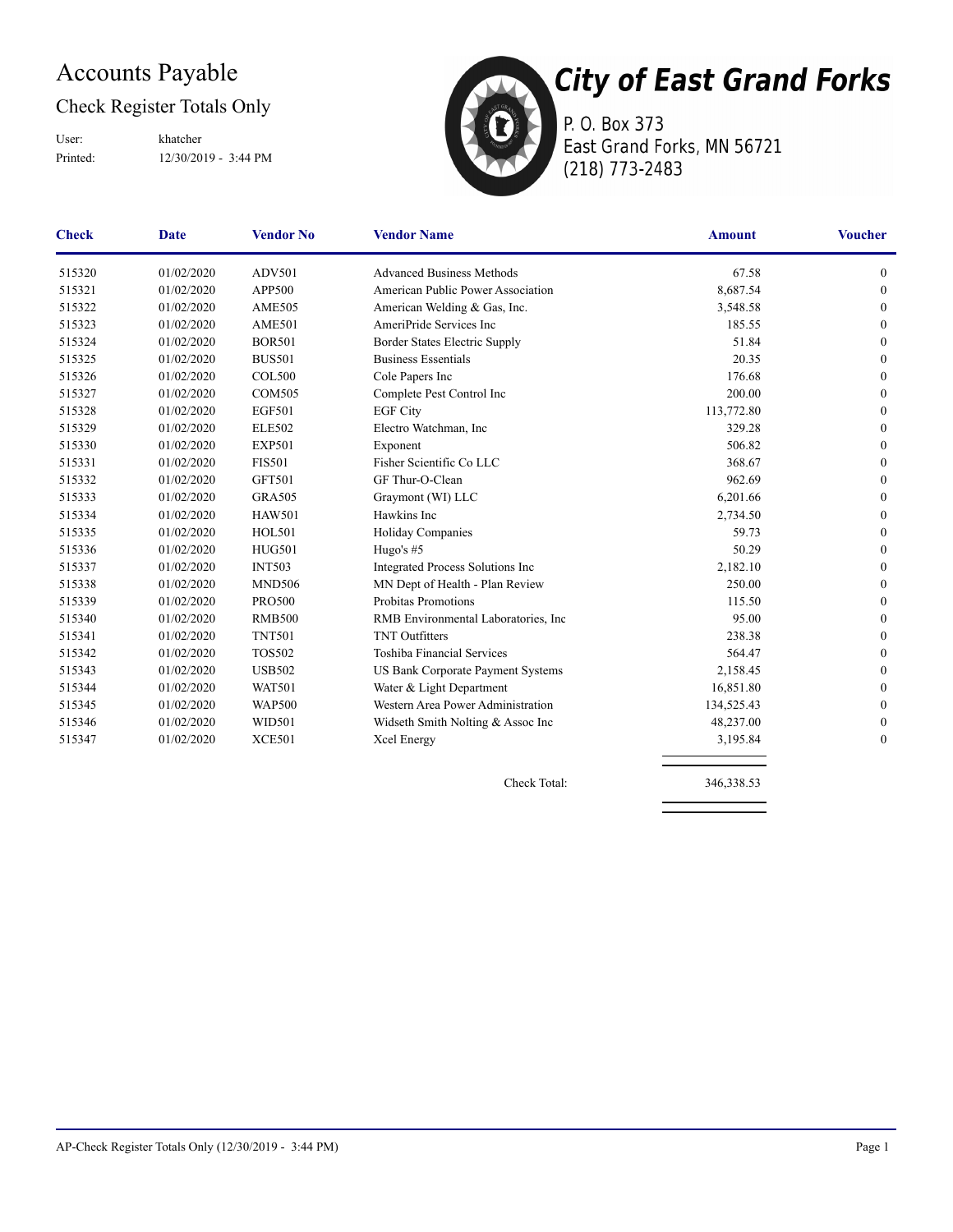| Name: KEITH MYKLESETH Account Number: **9721 Optional 1: Optional 2:<br>Name: KNIS KOVAR Account Number: ***9796<br>Name: KEVIN HATCHER Account Number: **3325 Optional 1:<br>Name: TODD GRABANSKI Account Number: **6344 Optional 1: Optional 2:<br>Name: BRIANNA M FEIL Account Number: **8731 Optional 1:<br>12/12/2019<br>12/19/2019<br>12/08/2019<br>12/02/2019<br>11/26/2019<br>11/26/2019<br>12/13/2019<br>12/11/2019<br><b>Trans Date</b><br>12/20/2019<br>12/13/2019<br>12/09/2019<br>12/03/2019<br>11/29/2019<br>11/29/2019<br>12/16/2019<br>12/12/2019<br>Date<br>Posting<br>240497<br>540499<br>240498<br>240498<br>867042<br>867042<br>66+0+2<br>240506<br>Code<br><b>MCCG</b><br>6969<br>5942<br>7311<br>2741<br>2076<br>6699<br>MCC<br>7311<br>2741<br>Optional 1: CITY OF EGF Optional 2:<br>BOOK STORES<br>PUBLISHING/PRINTING<br><b>MISCELLANEOUS</b><br>OTHER DIRECT NARKETER<br>PUBLISHING/PRINTING<br>POSTAGE STAMPS<br><b>ADVERTISING SERVICES</b><br><b>ADVERTISING SERVICES</b><br><b>AUTOMOTIVE</b><br>Description<br>Category Code<br>Optional 2:<br><b>Optional 2:</b><br>Lost/Stolen Account:<br>Lost/Stolen Account:<br><b>SAMZN</b><br>FACEBK YB2MMQ28E2<br>FACEBK GV6ZHQ28E2<br><b>HECKS</b><br>COMPUCHECKS/FORMS&C<br><b>USPS PO 2626700798</b><br>SAM'S CLUB CHECKS<br>Name<br>Merchant<br>AMAZON.COM*MW7ZQ789<br>DAYDREAMS SPECIALTIES<br>BERTS TRUCK EQUIPMENT<br>Lost/Stolen Account:<br>Lost/Stolen Account:<br>Lost/Stolen Account:<br>Replacement Account: Billing Type: Centrally Billed Account<br>Replacement Account:<br><b>Replacement</b><br>Replacement<br>Replacement Account:<br>ŠХ<br>СA<br>δĄ<br>$\gtrless$<br>$\sum_{i=1}^{n}$<br>$\sum_{i=1}^{n}$<br>State/Province<br><b>Merchant</b><br>증<br>$\geq$<br>Account:<br><b>Account:</b><br>Billing Type: Centrally Billed Account<br>Billing Type: Centrally Billed Account<br>Billing Type: Centrally Billed Account<br>911986545<br>274444984<br>410760000<br>371768162<br>510348071<br>Number (TIN)<br>133927756<br>464456733<br>Taxpayer ID<br>Billing Type: Centrally Billed Account<br>↔<br>Amount<br>Trans<br>369.17<br>162.13<br>53.63<br>14.49<br>42.01<br>75.00<br>29.85<br><b>269</b><br><b>Memo</b><br><b>Memo</b><br><b>Memo</b><br><b>Memo</b><br><b>Memo</b><br><b>Type</b><br>Posting<br><b>Memo</b><br><b>Memo</b><br><b>Memo</b><br>111-3751711-09306<br>98165984<br>420429000200589<br>2423835897<br>None<br>Purchase ID<br>420429000200589<br>Not Reviewed<br>Not Reviewed<br>Not Reviewed<br>Not Reviewed<br>Not Reviewed<br>Not Reviewed<br>Not Reviewed<br>Not Reviewed<br><b>Trans Status</b><br>ξ<br>$\mathop{\rm g}\nolimits$<br>$\frac{2}{\sigma}$<br>$\frac{2}{\sigma}$<br>$\mathop{\mathsf{S}}\nolimits$<br>$\mathop{\mathsf{S}}\nolimits$<br>$\mathop{\mathsf{S}}\nolimits$<br><b>Disputed Status</b><br>$\mathop{\mathsf{S}}$ | <b>Transaction Detail - Summary</b><br>Merchant |
|---------------------------------------------------------------------------------------------------------------------------------------------------------------------------------------------------------------------------------------------------------------------------------------------------------------------------------------------------------------------------------------------------------------------------------------------------------------------------------------------------------------------------------------------------------------------------------------------------------------------------------------------------------------------------------------------------------------------------------------------------------------------------------------------------------------------------------------------------------------------------------------------------------------------------------------------------------------------------------------------------------------------------------------------------------------------------------------------------------------------------------------------------------------------------------------------------------------------------------------------------------------------------------------------------------------------------------------------------------------------------------------------------------------------------------------------------------------------------------------------------------------------------------------------------------------------------------------------------------------------------------------------------------------------------------------------------------------------------------------------------------------------------------------------------------------------------------------------------------------------------------------------------------------------------------------------------------------------------------------------------------------------------------------------------------------------------------------------------------------------------------------------------------------------------------------------------------------------------------------------------------------------------------------------------------------------------------------------------------------------------------------------------------------------------------------------------------------------------------------------------------------------------------------------------------------------------------------------------------------------------------------------------------------------------------------------------------------------------------------------------------------------------------------------------------------------------------------------------------------|-------------------------------------------------|
|---------------------------------------------------------------------------------------------------------------------------------------------------------------------------------------------------------------------------------------------------------------------------------------------------------------------------------------------------------------------------------------------------------------------------------------------------------------------------------------------------------------------------------------------------------------------------------------------------------------------------------------------------------------------------------------------------------------------------------------------------------------------------------------------------------------------------------------------------------------------------------------------------------------------------------------------------------------------------------------------------------------------------------------------------------------------------------------------------------------------------------------------------------------------------------------------------------------------------------------------------------------------------------------------------------------------------------------------------------------------------------------------------------------------------------------------------------------------------------------------------------------------------------------------------------------------------------------------------------------------------------------------------------------------------------------------------------------------------------------------------------------------------------------------------------------------------------------------------------------------------------------------------------------------------------------------------------------------------------------------------------------------------------------------------------------------------------------------------------------------------------------------------------------------------------------------------------------------------------------------------------------------------------------------------------------------------------------------------------------------------------------------------------------------------------------------------------------------------------------------------------------------------------------------------------------------------------------------------------------------------------------------------------------------------------------------------------------------------------------------------------------------------------------------------------------------------------------------------------------|-------------------------------------------------|

City of East Grand Forks<br>Report Date: 12/30/2019 Report Date: 12/30/2019 City of East Grand Forks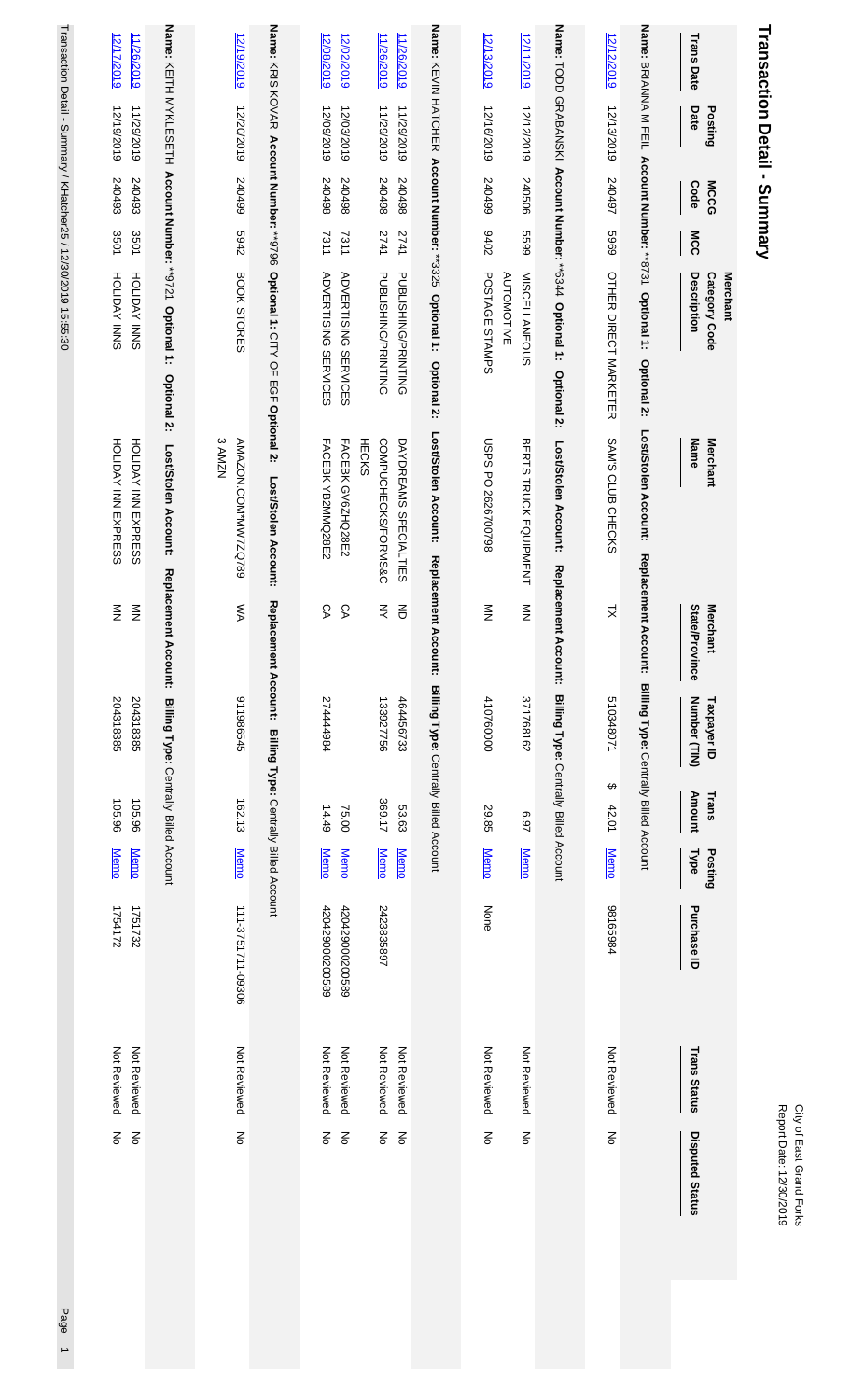|                                                     |                     | 641875                   |                 |                 |                                                 |                                   |                                     | <b>STORES, SUPERMARK</b>                                           |             |                            |                 |                              |
|-----------------------------------------------------|---------------------|--------------------------|-----------------|-----------------|-------------------------------------------------|-----------------------------------|-------------------------------------|--------------------------------------------------------------------|-------------|----------------------------|-----------------|------------------------------|
| $\overline{6}$                                      | Not Reviewed        | 06884680007VP2Y7026      | <b>Memo</b>     | 161.04          | 450273731                                       | $\overline{5}$                    | <b>HUGOS#8</b>                      | <b>GROCERY</b>                                                     | 5411        | 240507                     | 12/20/2019      | 12/19/2019                   |
|                                                     |                     | $\overline{2}$           |                 |                 |                                                 |                                   |                                     |                                                                    |             |                            |                 |                              |
| ξ                                                   | Not Reviewed        | 000100139861912171       | <b>Memo</b>     | 150.00          | 450447713                                       | 증                                 | RED WING SHOE #471                  | SHOE STORES<br>WAREHOUSE STORES                                    | 5661        | 240500                     | 12/18/2019      | 12/17/2019                   |
| $\overline{5}$                                      | Not Reviewed        | 09960131                 | <b>Memo</b>     | 53.61           | 450219324                                       | $\overline{5}$                    | HOME OF ECONOMY-#1                  | HOME SUPPLY                                                        | 0079        | 240507                     | 11/25/2019      | 11/22/2019                   |
| $\overline{5}$                                      | Not Reviewed        | $\circ$                  | <b>Memo</b>     | 4.29            | 560748358                                       | $\epsilon$                        | LOWES #01896*                       | HOME SUPPLY<br>WAREHOUSE STORES                                    | 0029        | 240507                     | 11/25/2019      | 11/22/2019                   |
|                                                     |                     |                          |                 |                 |                                                 |                                   |                                     |                                                                    |             |                            |                 |                              |
|                                                     |                     |                          |                 |                 | Billing Type: Centrally Billed Account          | Replacement Account:              | Lost/Stolen Account:                | Name: MAREN SWINGEN Account Number: **9812 Optional 1: Optional 2: |             |                            |                 |                              |
| $\overline{5}$                                      | Not Reviewed        | <b>9OPILYZEAIBPMFXLR</b> | <b>Memo</b>     | 334.05          | 800429876                                       | $\frac{8}{2}$                     | SQ *STENGL'S SIGNAT                 | MEN AND LADIES<br><b>CLOTHING STORES</b>                           | 1699        | 240500                     | 11/29/2019      | 11/27/2019                   |
|                                                     |                     |                          |                 |                 | Account: Billing Type: Centrally Billed Account |                                   | Lost/Stolen Account:<br>Replacement | Name: RAY RAKOCZY Account Number: **5668 Optional 1: Optional 2:   |             |                            |                 |                              |
|                                                     |                     |                          |                 |                 |                                                 |                                   | <b>FORKS</b>                        |                                                                    |             |                            |                 |                              |
| $\overline{5}$                                      | Not Reviewed        | FLOOD WALL BUILD         | <b>Memo</b>     | 99'01           | 911799996                                       | $\overline{5}$                    | <b>NINSUPPLY GRAND</b><br>31        | WHOLE SALE PLUMBING/H                                              | <b>5074</b> | 240507                     | 12/16/2019      | 12/12/2019                   |
| $\overline{6}$                                      | Not Reviewed        | 746732A                  | <b>Memo</b>     | 223.00          | 460452761                                       | $\frac{8}{2}$                     | BE ST WESTERN HOTELS                | BEST WESTERN HOTELS                                                | 3502        | 240493                     | 12/09/2019      | 12/05/2019                   |
| š                                                   | Not Reviewed        | 746730A                  | <b>Memo</b>     | ↮<br>223.00     | 460452761                                       | $\frac{8}{2}$                     | <b>ST</b><br>BEST WESTERN HOTELS    | BEST WESTERN HOTELS                                                | 3502        | 240493                     | 12/09/2019      | 12/05/2019                   |
|                                                     |                     |                          |                 |                 | Billing Type: Centrally Billed Account          | Replacement Account:              | Lost/Stolen Account:                | Name: JEFF OLSON Account Number: **9754 Optional 1: Optional 2:    |             |                            |                 |                              |
| <b>Disputed Status</b>                              | <b>Trans Status</b> | Purchase ID              | Posting<br>Type | Amount<br>Trans | Number (TIN)<br>Taxpayer ID                     | State/Province<br><b>Merchant</b> | Name<br><b>Merchant</b>             | Description<br><b>Category Code</b><br>Merchant                    | MCC         | <b>Code</b><br><b>MCCG</b> | Date<br>Posting | <b>Trans Date</b>            |
| Report Date: 12/30/2019<br>City of East Grand Horks |                     |                          |                 |                 |                                                 |                                   |                                     |                                                                    |             |                            |                 | Transaction Detail - Summary |

Transaction Detail - Summary / KHatcher25 / 12/30/2019 15:55:30 Transaction Detail - Summary / KHatcher25 / 12/30/2019 15:55:30 Page 2

**Name:** 

[12/03/2019](https://www.access.usbank.com/cpsApp1/AxolComReportServlet?REPORT_ID=TransactionDetailReport1577742924380_9150_3851474304337449&IBIF_ex=AOLNTD2R&IBIC_server=EDUCCRP1&IBIWF_msgviewer=off&APP_PARM=BEACON&PSTDT=20191204&ISN=1&MCCG=240498&MCC_GRP_NM=OFFICE%20SERVICES&TAX_ID=204938068&MCC_DSC=BUSINESS%20SERVICES%20-OTHER&DSP=No&MAXWIDTH=N&CLIENTID=16900368&ACCTID=216287000057)

12/04/2019

240498

7399

-OTHER

BUSINESS SERVICES AMAZON WEB SERVICES

AMAZON WEB SERVICES

WA

204938068

204938068

د،<br>38

[Memo](https://www.access.usbank.com/cpsApp1/AxolComReportServlet?REPORT_ID=TransactionDetailReport1577742924380_9150_3851474304337449&IBIF_ex=AOLNTD4R&IBIC_server=EDUCCRP1&IBIWF_msgviewer=off&APP_PARM=BEACON&PDT=20191204&TRAMT=3.38&TAX_ID=204938068&MNM=AMAZON%20WEB%20SERVICES&MST=WA&TDT=20191203&PRCID=273379502&DSP=No&PTANBR=4246044555755549&TRST=Not%20Reviewed&MAXWIDTH=N&ACCTID=216287000057)

273379502

273379502

Not Reviewed Not Reviewed No COREY THOMPSON

 **Account Number:** 

\*\*9747

 **Optional 1: Optional 2: Lost/Stolen Account: Replacement Account: Billing Type:** 

Centrally Billed Account

Page 2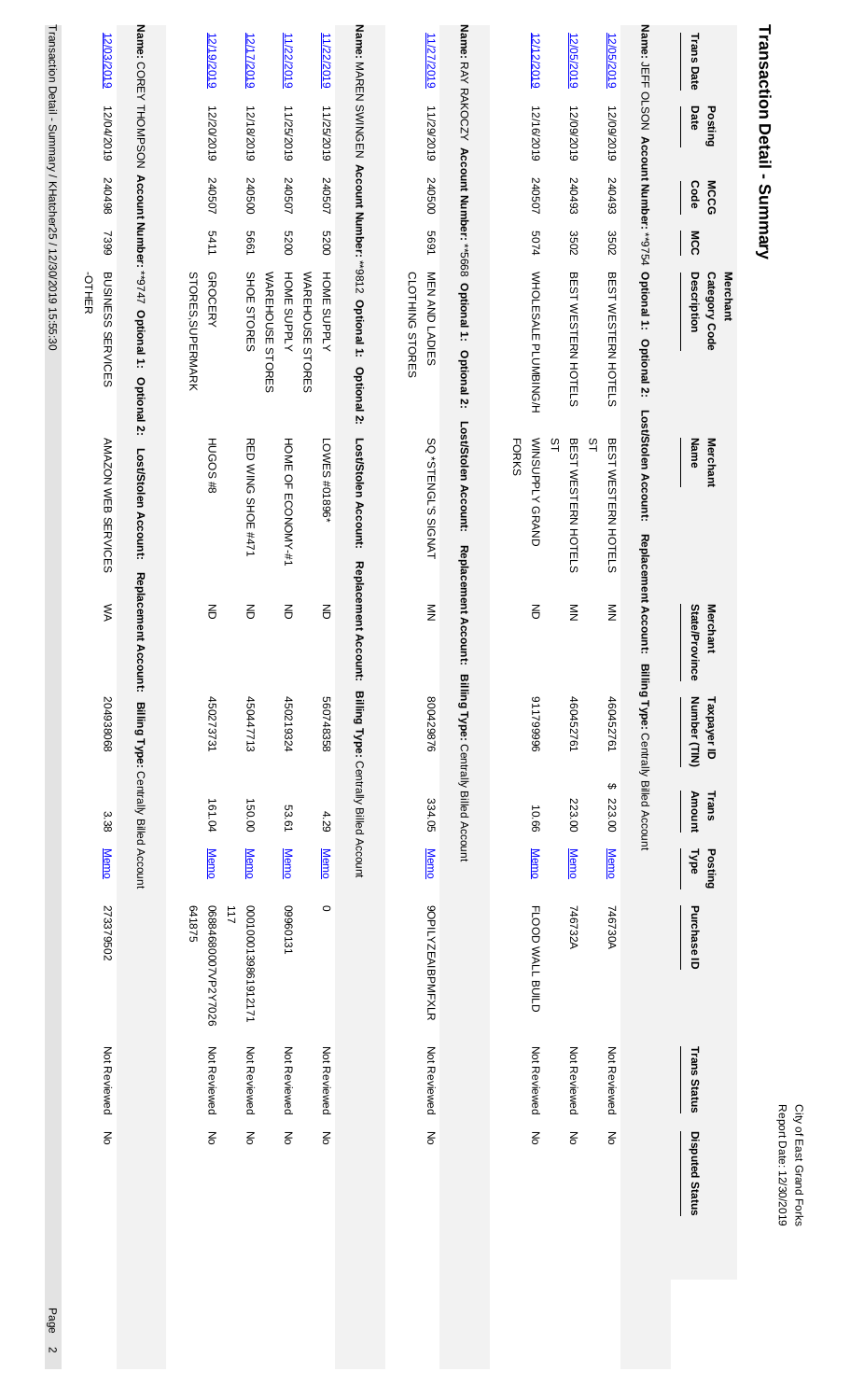## City of East Grand Forks<br>Report Date: 12/30/2019 Report Date: 12/30/2019 City of East Grand Forks

# Transaction Detail - Summary **Transaction Detail - Summary**

|                             |                                                                                  | <b>Trans Date</b>      |                           |          |
|-----------------------------|----------------------------------------------------------------------------------|------------------------|---------------------------|----------|
| Total Number of Records: 20 |                                                                                  | Date                   | Postinç                   |          |
|                             |                                                                                  |                        | <b>MCCG</b>               |          |
|                             |                                                                                  | Code MCC               |                           |          |
|                             | 12/18/2010 12/2020 24/20 24/20 2011 TOOD RESTAL AT SA 24/20 2010 12/2010 12/2010 | Description            | Category Code             | Merchant |
|                             |                                                                                  | Name                   | <b>Merchan</b>            |          |
|                             | $\stackrel{\textstyle\leq}{\textstyle\geq}$                                      | State/Province         | <b>Merchant</b>           |          |
|                             | 45027373731 \$ 30.25                                                             | Number (TIN)           | Taxpayer ID Trans Posting |          |
|                             |                                                                                  | <b>Amount</b>          |                           |          |
|                             |                                                                                  |                        |                           |          |
|                             |                                                                                  |                        |                           |          |
|                             | Memo L3835474222                                                                 | Type Purchase ID       |                           |          |
|                             | Not Reviewed<br>No                                                               | <b>Trans Status</b>    |                           |          |
|                             |                                                                                  | <b>Disputed Status</b> |                           |          |
|                             |                                                                                  |                        |                           |          |

**Total**

**\$2,158.45**

End of Report

End of Report

Transaction Detail - Summary / KHatcher25 / 12/30/2019 15:55:30 Transaction Detail - Summary / KHatcher25 / 12/30/2019 15:55:30 Page 3

Page 3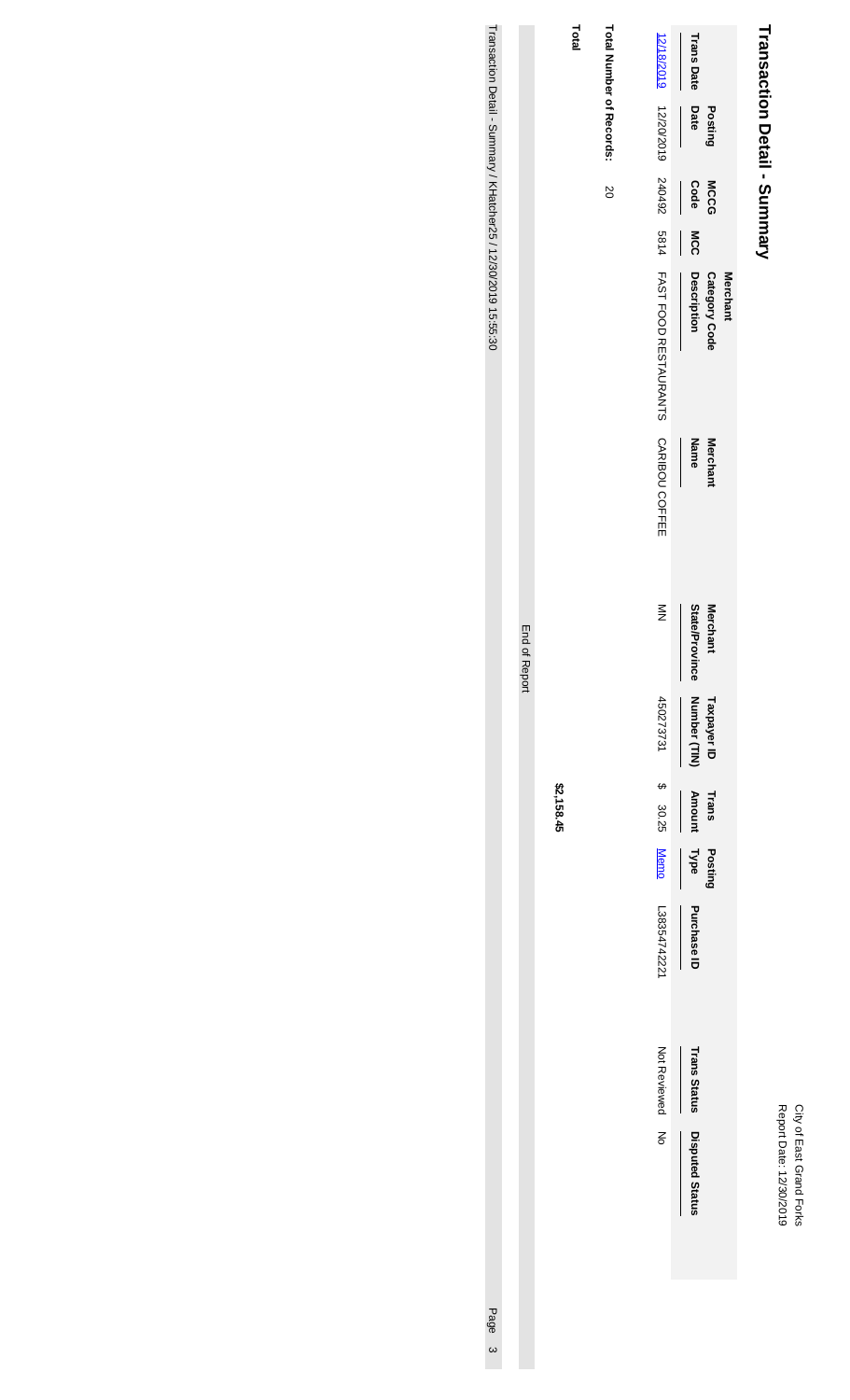## **Rebates 1/2/20**

| <b>Dishwasher</b>      | <b>Belbas</b> | 50.00       |
|------------------------|---------------|-------------|
| <b>ECM</b>             | Van Eck       | \$150.00    |
| <b>ECM</b>             | Carson        | \$150.00    |
| LED                    | Cariveau      | \$40.00     |
| LED/Dishwasher         | Seeger        | \$120.08    |
| <b>Top Load Washer</b> | Useldinger    | \$<br>75.00 |
|                        | <b>Total</b>  | \$585.08    |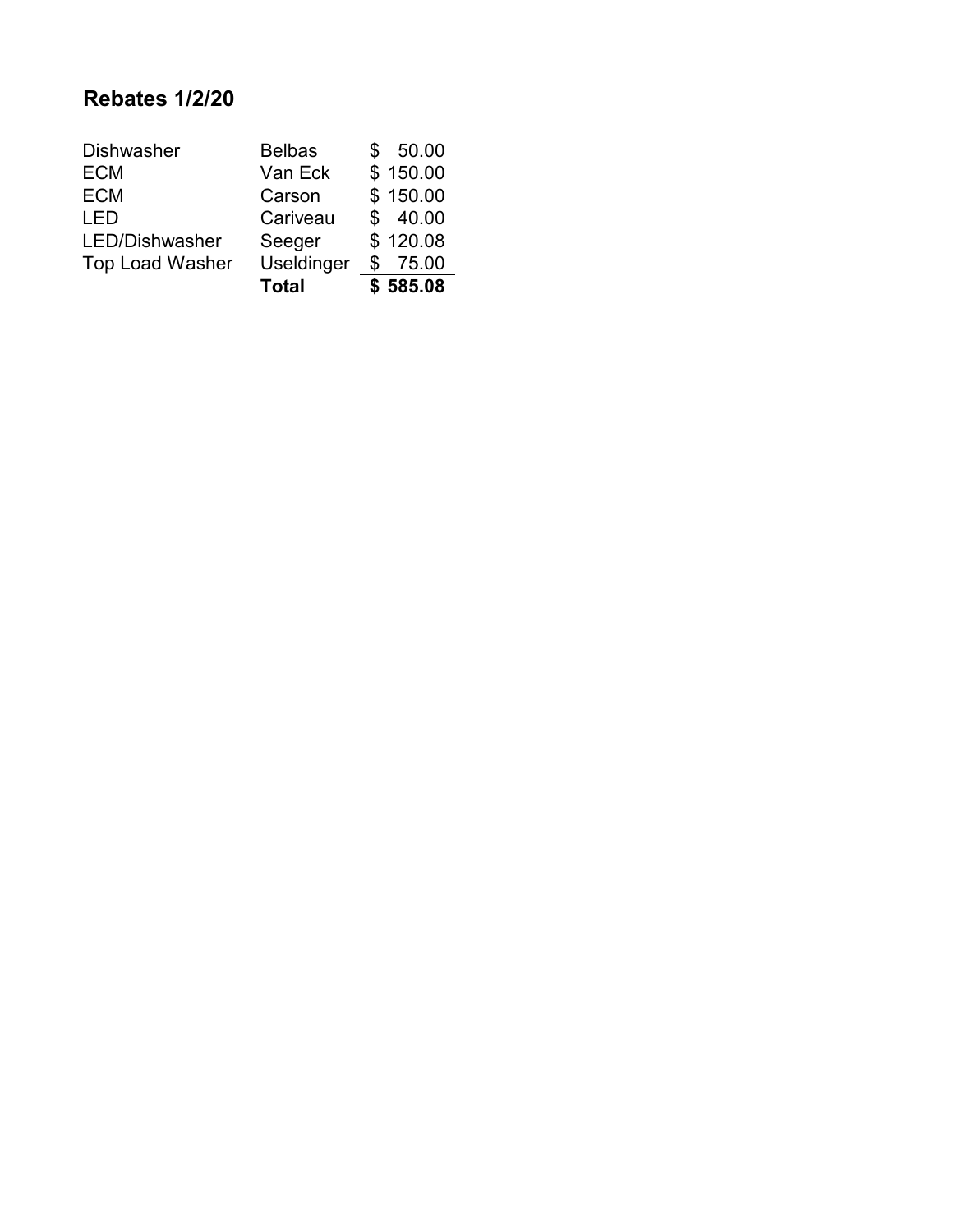## **Request for Water and Light Commission Action**

12-27-2019 Date: Water and Light Commission To: Keith Mykleseth From: **Seasonal Disconnect Fee** RE:

### **Background:**

The Seasonal Disconnect Fee has been \$20 since 2005. We increased a number of underground distribution and other electric fees back in November of 2017 and inadvertantly forgot to increase the Seasonal Disconnect Fee. See attached resolution for consideration.

#### **Recommendation:**

Recommend Water and Light Commission Approve the proposed Seasonal Disconnect Fee Resolution as presented.